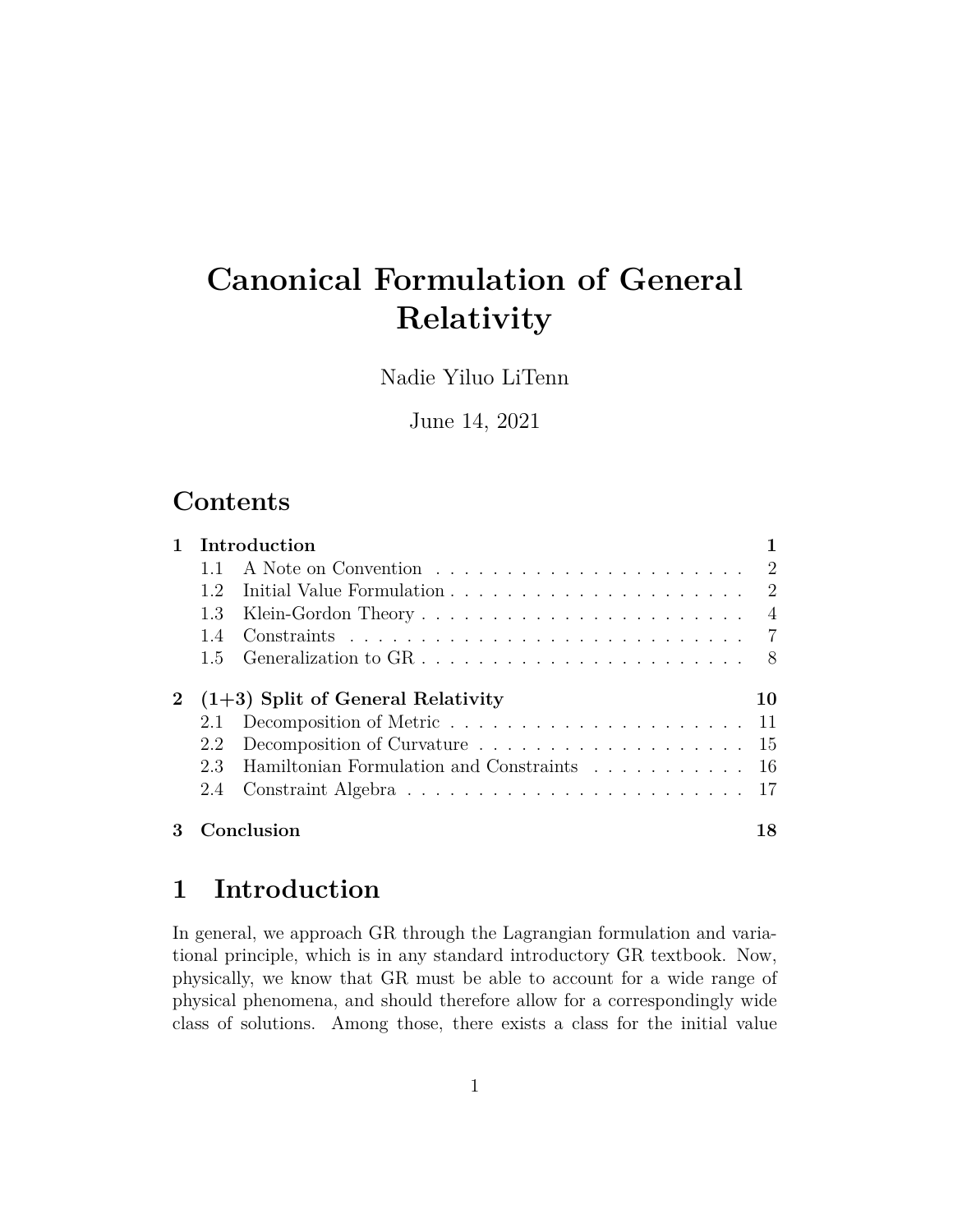problems, which we have encountered many times in classical physics. A simple case will be the classical two-body problem, in which the motion is completely determined if we are given proper initial values. Another similar example is in electromagnetism, where the solution is completely determined once we obtain the initial value of the fields and have them satisfying the *constraints*:

$$
\nabla \cdot \vec{E} = 4\pi\rho \tag{1}
$$

$$
\nabla \cdot \vec{B} = 0 \tag{2}
$$

We shall then postulate that gravity shouldn't be so drastically different from other classical theories, so other than the Lagrangian formulation, it should also have an initial value formulation, perhaps subject to some constraints like electromagnetism.

### **1.1 A Note on Convention**

In this paper, we will write quantities in component and abstract form interchageably. It should be clear from the context which form we are using. The Greek indices are take to range from 0 to 3, while the Latin indices from 1 to 3. We will also work in the so called absolute units where  $c = \hbar = 8\pi G_N = 1$ 

We will use the *−→* to denote mapping between a set of objects and the  $\rightarrow$  to denote the mapping of individual object in the set.

In this paper, we will denote the Riemann tensor as *Riem* and Ricci scalar as *R*. There should be no mixing of the two, regardless of context.

### **1.2 Initial Value Formulation**

We shall start by a definition for the initial value formulation (IVF):

**Definition 1.1.** *A theory is said to possess an IVF if it can be formulated so that "appropriate initial data" may be specified (possibly subject to constraints) such that subsequent dynamical evolution of the system is uniquely determined.*

Note that this definition alone is not enough for a physically viable theory. To ensure physical viability, we further require that it is *well posed* by the following definition.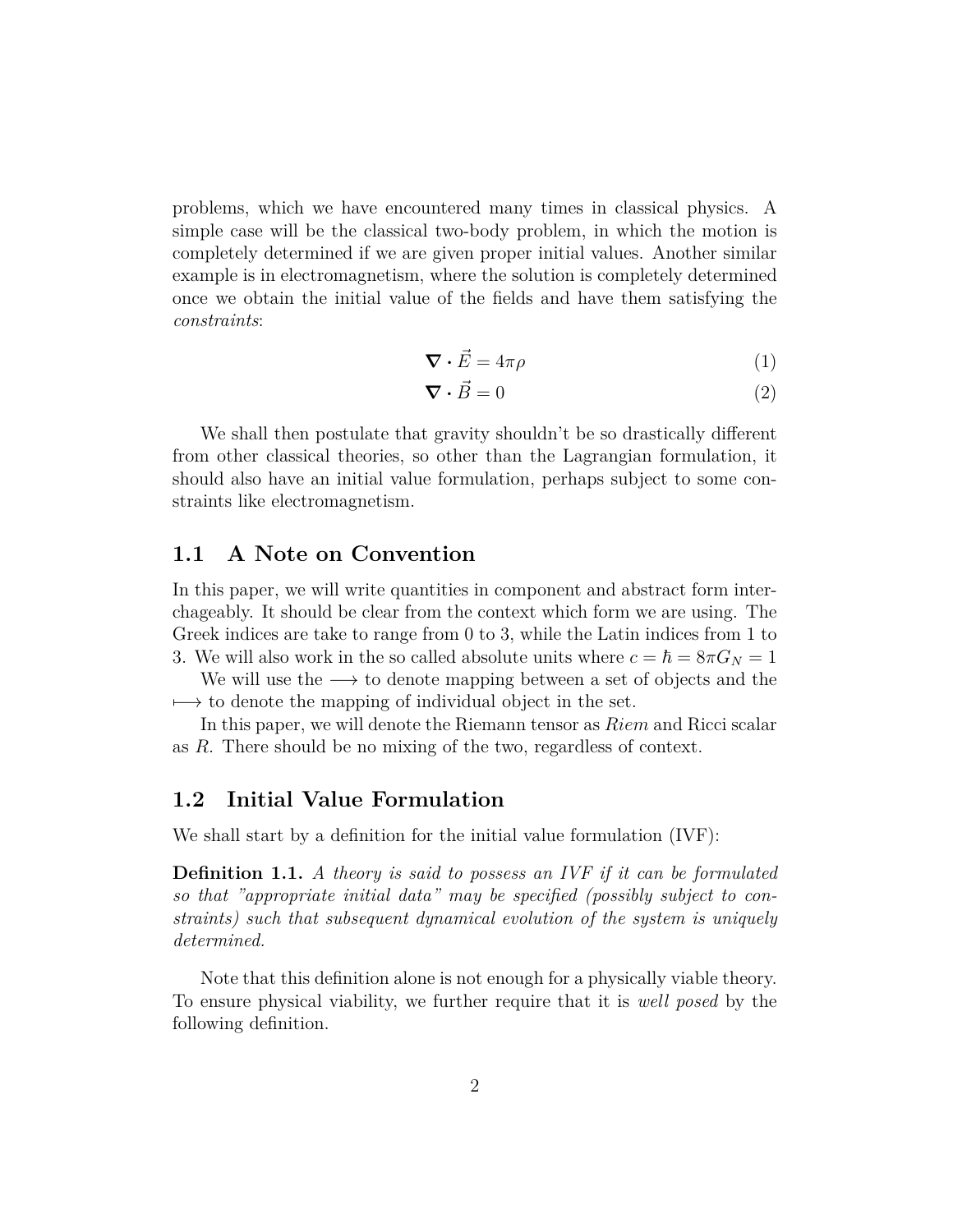**Definition 1.2.** *A theory with IVF is considered well posed if it satisfies two points. First, in some appropriate sense, "small changes" on the initial data should only correspond to "small" changes on the solution over any fixed compact region. Second, changes in initial data in region S should not affect regions outside the causal future*  $J^+(S)$  *of*  $S$ *.* 

The above two definitions will be our central guideline for the first part of this paper to determine whether we can formulated a *well posed* IVF for a physical theory, including gravity. Now to borrow a bit more intuition from the simplest classical theory we know,

$$
\vec{F} = m\vec{a} \tag{3}
$$

which we can make into a more general form,

$$
\frac{d^2 q_i}{dt^2} = F^i(q_1, ..., q_j; dq_1/dt, ..., dq_j/dt)
$$
\n(4)

We have dealt with this theory a lot in mechanics class, where the motion of the particle is completely determined upon given initial value. Now to promote the dynamical variables to fields, and to include their coordinate labels on RHS of (4), we are expecting the new theory, written in the above form, capable of inheriting the IVF in some sense. To make things more covariant, we may want to consider further a theory that also allows dependence on  $\frac{\partial^2}{\partial x^a \partial t}$  and  $\frac{\partial^2}{\partial x^a \partial t}$  $\frac{\partial^2}{\partial x^a \partial x^b}$ . So we are essentially looking at something of the form:

$$
\frac{\partial^2 \phi_i}{\partial t^2} = F_i(t, x^a; \phi_j; \partial \phi_j / \partial t, \partial \phi_j / \partial x^a; \partial^2 \phi_j / \partial t \partial x^a, \partial^2 \phi / \partial x^a \partial x^b)
$$
(5)

We should also note that (5) has different mathematical structure from (4). Nevertheless, we have a theorem proven by Cauchy and Kowalewski

**Theorem 1.3** (Cauchy-Kowalewski). *In (5), we have*  $t, ..., x^{m-1}$  *as coordinate in*  $\mathbb{R}^m$ ,  $\phi_0, \ldots, \phi_n$  *as n unknown equations in*  $\mathbb{R}^m$ , *and*  $F_i$  *as analytic function of its variables. Let*  $f_i(x^a)$  *and*  $g_i(x^a)$  *be analytic functions. Then on the*  $t = t_0$  *hypersurface, we have an open neighborhood*  $\mathcal{O}$  *such that within O*, there exists a unique analytic solution to (5) where  $\phi_i(t_0, x^a) = f_i(x^a)$  and  $\partial \phi_i / \partial t = g_i(x^a)$ .

Essentially if we fix some analytic initial data on the  $t = t_0$  hypersurface, then we have unique analytic solution, at least in some open neighborhood *O* on the hypersurface. Now we recognize that the Klein-Gordon theory (KG for short), another simple beloved theory, has exactly this form as in (5), and so must possess an IVF, at least for *analytic* initial data.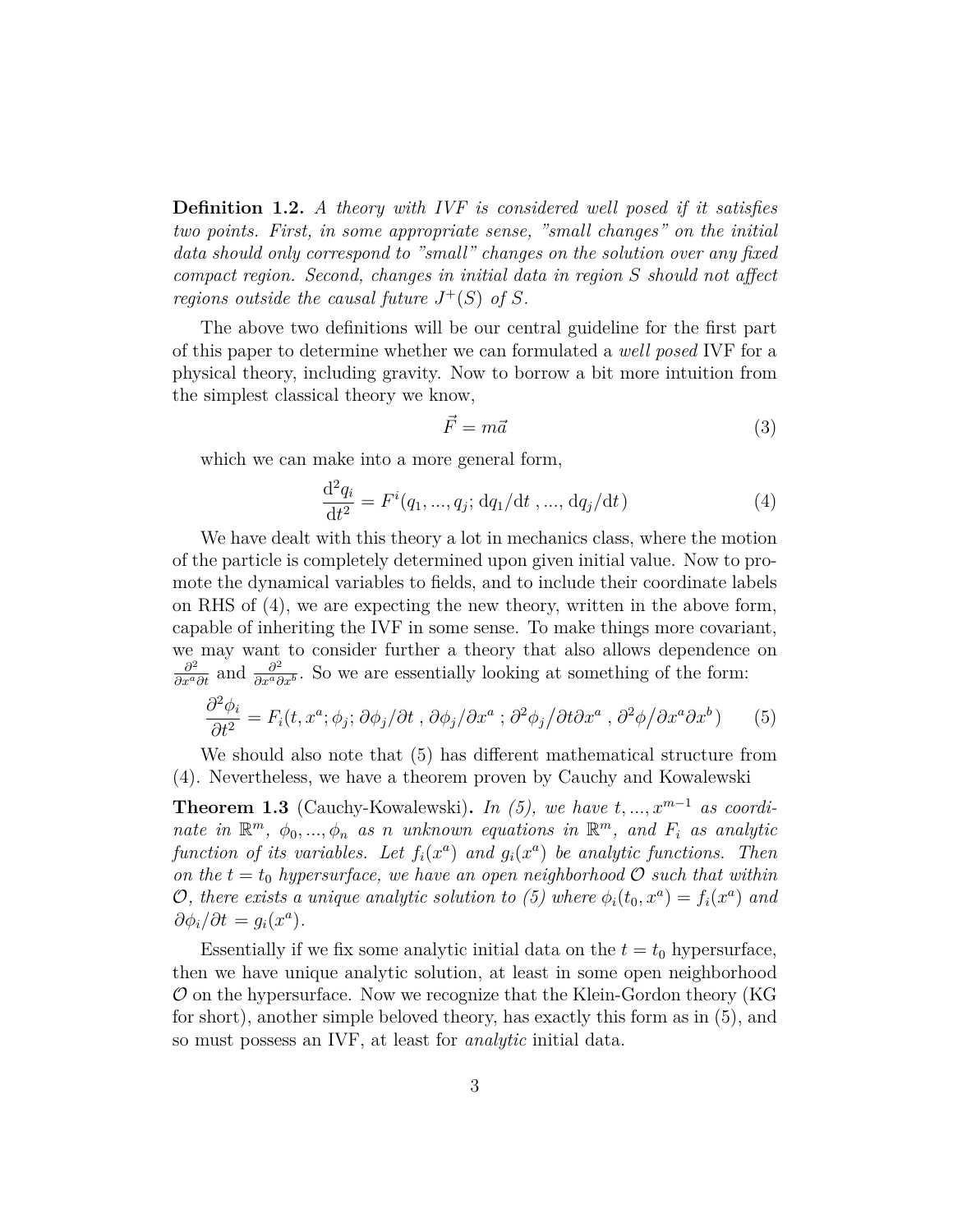### **1.3 Klein-Gordon Theory**

The above result shown for KG is quite subtle. It is only for *analytic* initial data, so in fact Cauchy-Kowalewski does not say anything if KG is *well posed*, that is, it is missing in establishing: 1). the continuous dependence of solution on the initial data in an appropriate sense, and 2). causal propogation of the solution.

For the first issue, Cauchy-Kowalewski cannot guarantee that, given any reasonable choice of topology on space of solution and initial data, the map taking analytic initial data to the analytic solution is continuous.

For the second issue, we know that the analytic initial surface  $\Sigma_0$  can be uniquely determined if we can fix the value of a point  $p \in \Sigma_0$  and the values of all the higher derivatives in a small open region *U* around *p* on  $\Sigma_0$ . So if we alter the initial data in a small region *U*, we are essentially altering all the initial data on  $\Sigma_0$ . In fact, this tells us that we should use non-analytic initial data instead.

So we must consider something else for KG. Let us first write down our KG equation for some massive scalar field *ϕ*:

$$
\partial^{\mu}\partial_{\mu}\phi - m^{2}\phi = 0 \tag{6}
$$

The stress energy tensor associated with this theory is:

$$
T_{\mu\nu} = \partial_{\mu}\phi\partial_{\nu}\phi - \frac{1}{2}\eta_{\mu\nu}(\partial_{\alpha}\phi\partial^{\alpha}\phi + m^2\phi^2)
$$
 (7)

And this is conserved.

$$
\partial^{\mu}T_{\mu\nu} = 0 \tag{8}
$$

Let the time translation Killing Vector Field be  $\xi^{\mu} = (\partial/\partial t)^{\mu}$  orthogonal to the initial data surface  $\Sigma_0$ . We can further write

$$
\partial^{\mu} (T_{\mu\nu} \xi^{\nu}) = 0 \tag{9}
$$

Next, we would like to use Gauss's law for some convenient bulk and corresponding boundary (see Figure 1). Let us consider a closed ball  $S_0$  on the initial hypersurface  $\Sigma_0$  at  $t = t_0$ , a hypersurface  $\Sigma_1$  at  $t = t_1 > t_0$ , a region  $S_1 = D^+(S_0) \cap \Sigma_1$ , a bulk region *K* that is sandwiched by  $S_0$  and  $S_1$ , described by  $K = D^+(S_0) \cap J^-(S_1)$ , and finally  $S_2$ , the "null portion" of the boundary of *K*.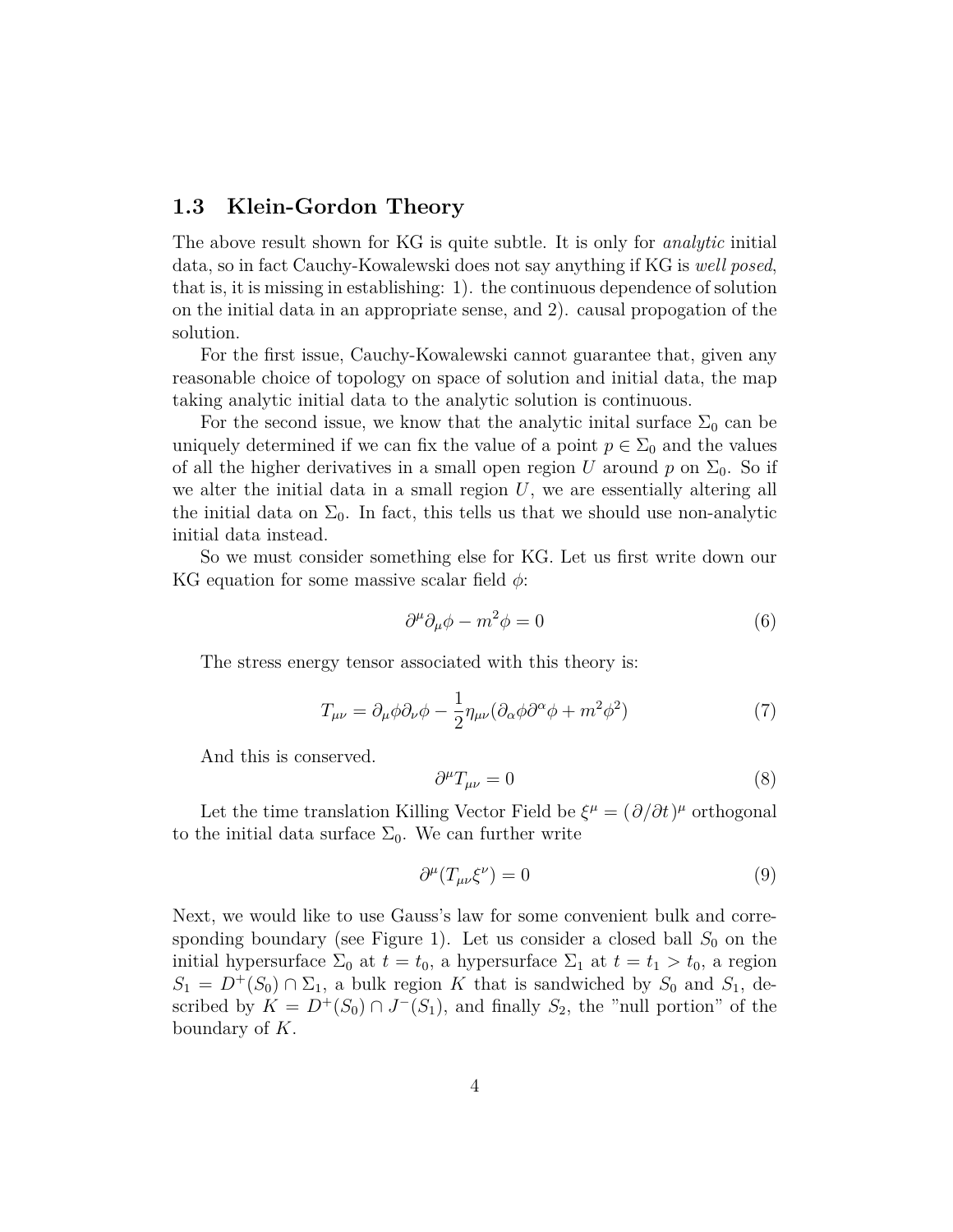

Figure 1: The convenience bulk and boundary we set up for KG.

We can then intergrate (9) over *K* and apply Gauss's law to obtain

$$
\int_{S_1} T_{\mu\nu} \xi^{\mu} \xi^{\nu} + \int_{S_2} T_{\mu\nu} l^{\mu} \xi^{\nu} = \int_{S_0} T_{\mu\nu} \xi^{\mu} \xi^{\nu} \tag{10}
$$

with  $l^{\mu}$  the future directed normal to  $S_2$ . The importance of this form, as we shall see shortly, is that we have relate the solution on some later time slices to their initial data on  $S_0$  Furthermore, the second term is non-negative if we assume  $-T_{\mu\nu}v^{\mu}$  is null or timelike for some future directed timelike  $v^{\mu}$ .

From here, we derive the crucial inequality by plugging in the stress energy tensor explicitly

$$
\int_{S_1} \left[ \left( \partial \phi / \partial t \right)^2 + |\nabla \phi|^2 + m^2 \phi^2 \right] \le \int_{S_0} \left( \partial \phi / \partial t \right)^2 + |\nabla \phi|^2 + m^2 \phi^2 \tag{11}
$$

This ineuqlity will allow us to hit all three targets in our central guideline. It can show uniqueness of solution and the causal propagation of the field, without needing analyticity like Cauchy-Kowalewski theorem requires. It can also show that the solution depends continuously on initial data. However, for this last one, we need a more useful form of (11).

First, the way to show uniqueness is quite similar to how we deal with uniqueness in electromagnetism given boundary conditions. Suppose we have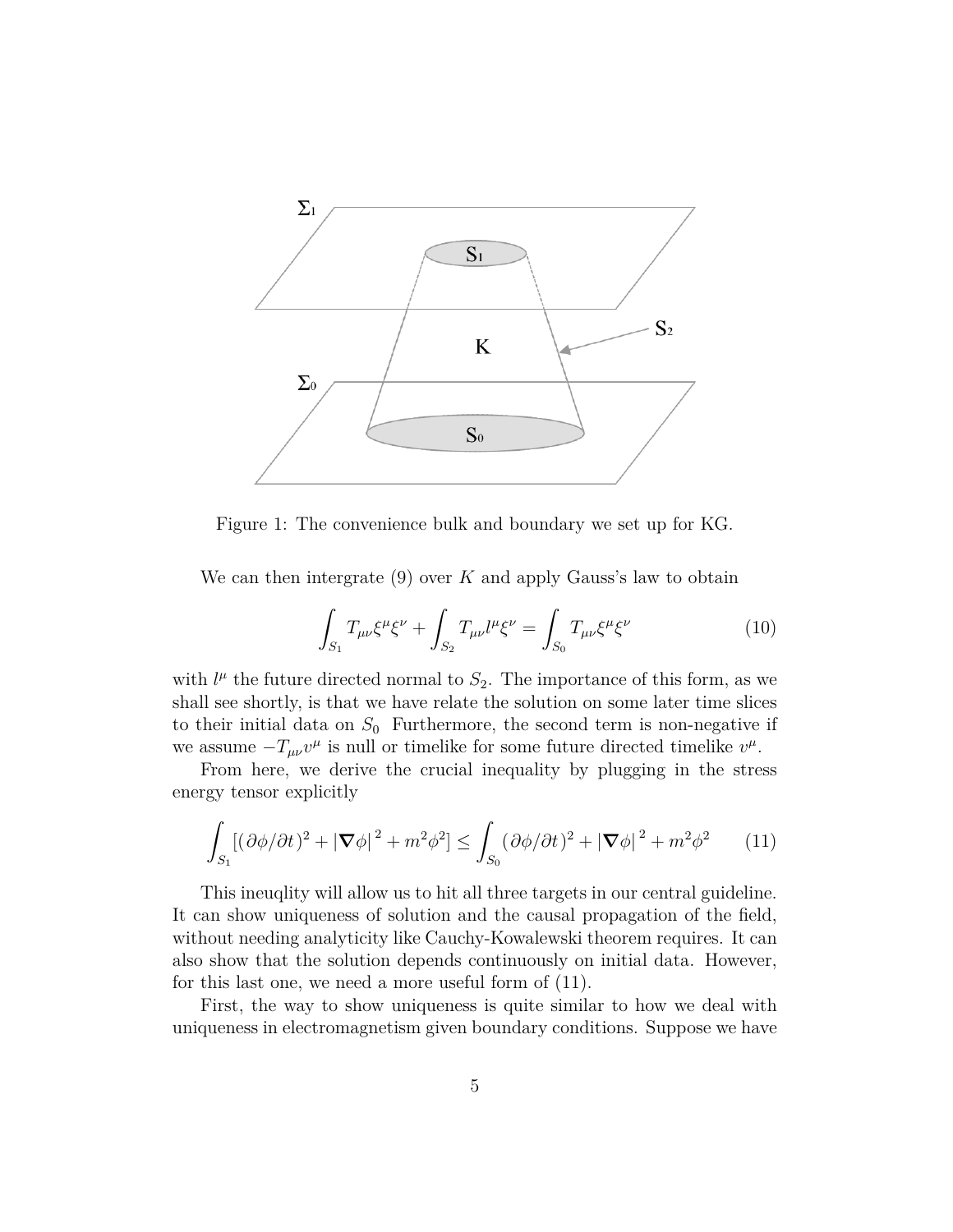two different solutions  $\phi_1$  and  $\phi_2$  with the same initial data, then their difference  $\psi = \phi_1 - \phi_2$  vanishes on the initial surface  $\Sigma_0$  so RHS of (11) vanishes for  $\psi$ . Since  $\phi$  is real, LHS is strictly non-negative, so LHS vanishes for  $\psi$  at any given time  $t_1 > t_0$  for regions within  $D^+(S_0)$ . The case can be similarly argued for when  $t_1 < t_0$ , corresponding to  $D<sup>−</sup>(S<sub>0</sub>)$ . So we are promised to a unique solution given some fixed initial data.

In addition, it should be obvious from the above argument that variation on the initial data only affects  $D(S_0)$ , so we hit the causal requirement as well.

Now to hit the requirement that solution depends continously on initial data, we shall massage (11) a bit more. From our KG equation, we observe that all partial derivatives of  $\phi$  with respect to coordinates are also solutions to the KG equation. So with KG equation, we can infact write all higher derivatives of  $\phi$  with just  $\phi$  and  $\partial \phi / \partial t$ . Then by defining the following norm

$$
||\phi||_{S_1,k}^2 = \int_{S_1} { | \phi |^2 + ... + \sum_i | \partial^{k_i} \phi |^2 }
$$
 (12)

$$
\| |\phi| \|_{S_0,k}^2 = \int_{S_0} \{ |\phi|^2 + \dots + \sum_i |D^{k_i} \phi|^2 \} \tag{13}
$$

where the  $\partial^{k_i}$  denotes the  $k_i$ <sup>th</sup> spacetime derivatives while  $D^{k_i}$  denotes the  $k_i$ <sup>th</sup> space derivatives, we have the inequality that bounds the data on  $\S_1$  by initial data on  $S_0$ 

$$
||\phi||_{S_1,k} \leq C_{1,k}|||\phi|||_{S_0,k} + C_{2,k}|||\partial\phi/\partial t|||_{S_0,k-1}
$$
\n(14)

where  $C_{1,k}$  and  $C_{2,k}$  are some constants, and note the  $k-1$  index in the last term comes from the fact that we have a derivative within the norm already. Now consider adding data on all  $S_1$  surfaces. Data on each possible  $S_1$  is bounded by the above inequality, so we can integrate over all possible *S*<sup>1</sup> surfaces where  $t_1$  ranges from  $t_0$  to the maximum value allowed. We shall end up with a gigantic inequality, generalized from (14)

$$
||\phi||_{D^{+}(S_0),k} \leq C'_{1,k}|||\phi|||_{S_0,k} + C'_{2,k}|||\partial\phi/\partial t|||_{S_0,k-1}
$$
\n(15)

Then we shall apply the following result. For a subregion *A* that belongs to a cone of fixed heigh and deficit angle (which is also isometric to a subregion of Euclidean  $\mathbb{R}^n$ , with  $k > n/2$ , there exists some constant *C* such that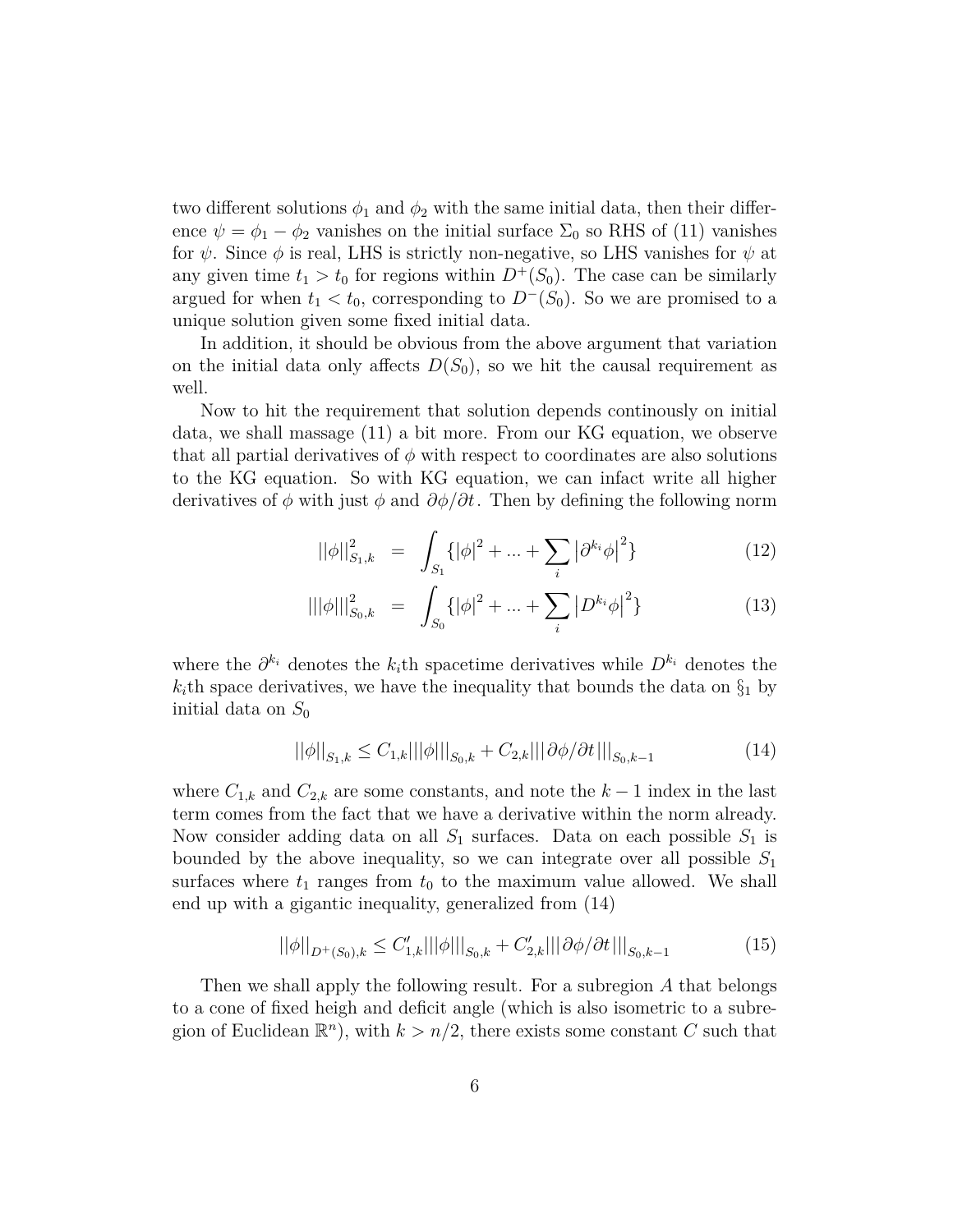the numerical value of a smooth function *f* in *A* is bounded by the  $|| \cdot ||_{A,k}$ norm as defined above.

$$
\sup_{x \in A} |f(x)| \le C ||f||_{A,k} \tag{16}
$$

Make the change  $A \to D^+(S_0)$  (or similarly for  $D^-(S_0)$ ) and take  $k=3$ , we can write down the bound for  $\phi$  and  $\partial^m \phi$  in  $D^+(S_0)$ , which determines all the data in  $D^{+}(S_0)$ .

$$
\sup_{x \in D^+(S_0)} |\phi| \leq C_1'' |||\phi|||_{S_0, k=3} + C_2'' |||\partial \phi / \partial t|||_{S_0, k-1=2}
$$
 (17)

$$
\sup_{x \in D^{+}(S_{0})} |\partial^{m} \phi| \leq C''_{1,m} |||\phi|||_{S_{0},3+m} + C''_{2,m} |||\partial \phi/\partial t|||_{S_{0},2+m}
$$
 (18)

Now, we have shown that KG solutions are also continuously dependent on the initial data, we have hit all three criteria in our guideline (uniqueness, continuous dependence on initial data, and causal propagation), so we may say that KG indeed has a *well posed* IVF.

#### **1.4 Constraints**

Before we head on to discussing IVF for GR, recall our first definition of whether a theory possess an IVF. We have dicussed most of the points in the definition, except for the constraints, which become important with gravity.

To discuss it, we shall take a quick detour to electromagnetism, where we have seen constraints right in front of our eyes. Consider the undergraduate Maxwell's equations

$$
\nabla \cdot \vec{E} = 4\pi \rho \tag{19}
$$

$$
\nabla \cdot \vec{B} = 0 \tag{20}
$$

$$
\partial_t \vec{B} = -\nabla \times \vec{E} \tag{21}
$$

$$
\partial_t \vec{E} = -4\pi \vec{J} + \nabla \times \vec{B} \tag{22}
$$

Of the 4 equations, 2 of them don't really evolve the fields. They are the constraints. In order for the system to actually makes sense, data of the fields at any instant should obey the constraint. This also shows that not all points in the parameter space are accessible. In fact, sometimes, in order to make sure that, after evolving the fields, the parameters will not evolve outside the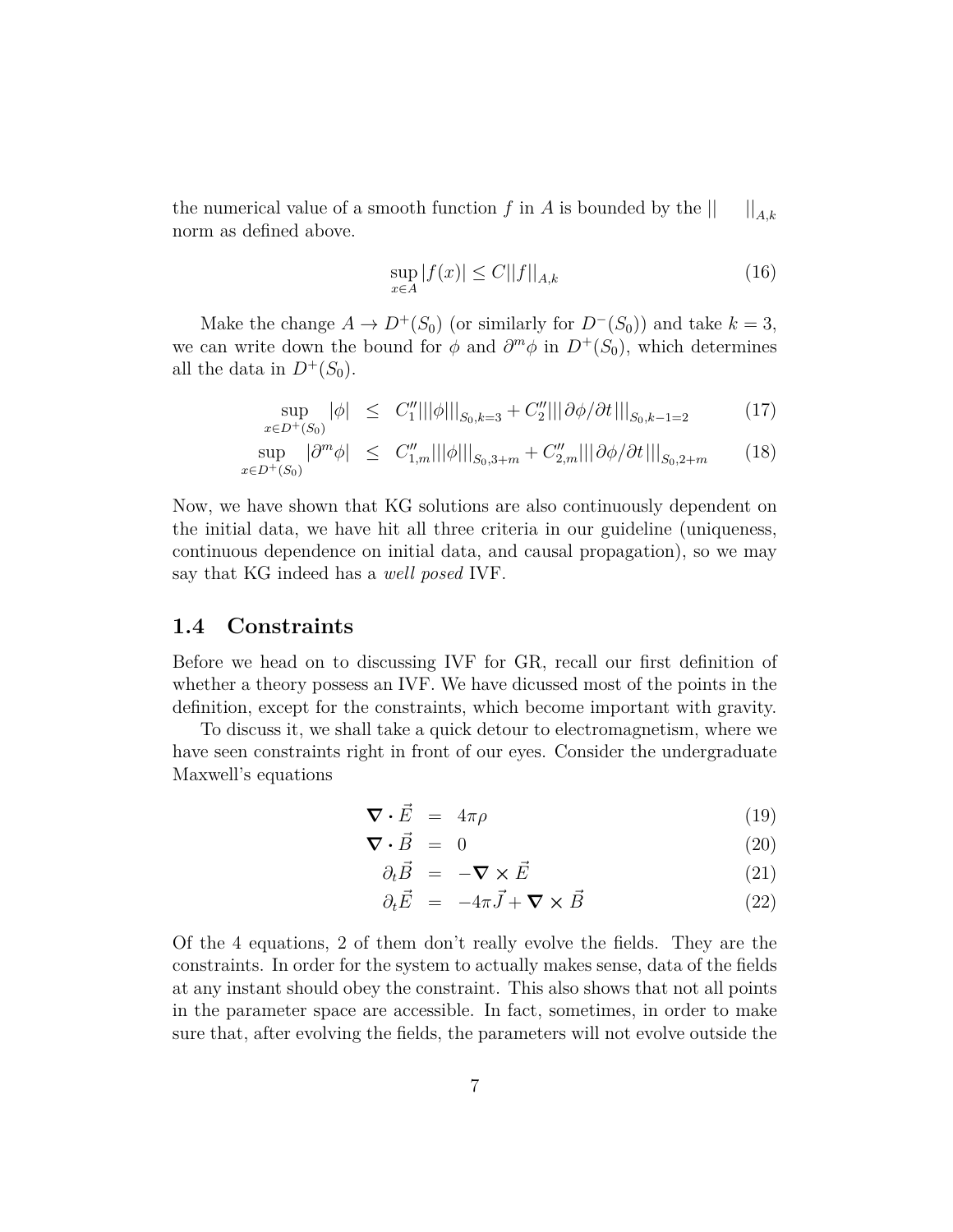accessible region, we sometimes have *secondary constraints*, which we shall discuss for gravity in the second part of this paper.

Perhaps in some occasion, we will need even higher constraints to restrict the parameter space further, and perhaps we might eventually realize that no points are accessible in the parameter space for our system. But most of the time, secondary constraint is enough for gauge theory.

Now, back to Einstein equations. Let us first write down the twice contracted Bianchi identity

$$
\nabla_{\mu}G^{\mu\nu} = 0\tag{23}
$$

where  $G^{\mu\nu} = R^{\mu\nu} - \frac{1}{2}$  $\frac{1}{2}g^{\mu\nu}R$  is the Einstein tensor. Let us expand this equation a bit

$$
\partial_0 G^{0\nu} + \partial_i G^{i\nu} + \Gamma_{\cdot \cdot} G^{\cdot \cdot} + \Gamma_{\cdot \cdot} G^{\cdot \cdot} = 0 \tag{24}
$$

where we ignore indices for the last two terms because they distract us. Note that in the the last 3 terms, we have at most second order time derivatives, while in the first term, we have 1 time derivative explicitly written out already. So for this equation to hold for any *G*, there should be at most first time derivative in  $G^{0\nu}$ , that is, 4 of the 10 Einstein equations are constraints, that they don't evolve the fields. We can think of them as "gauge" freedom.

### **1.5 Generalization to GR**

Since we have this gauge freedom, we need to get rid of these unphysical degrees of freedom by choosing some gauge. Before we choose the gauge, let us sketch the idea of what form we would expect the Einstein equations to be in to possess a *well posed* IVF.

Hopping from KG, we can readily write it in a more general form

$$
g^{\mu\nu}\nabla_{\mu}\nabla_{\nu}\phi + A^{a}\nabla_{\mu}\phi + B\phi + C = 0
$$
\n(25)

where  $g^{\mu\nu}$  is some smooth Lorentzian metric such that the metric manifold  $(M, g)$  is globally hyperbolic,  $A^{\mu}$  is some smooth vector field, and *B*, *C* are some smooth function. This can then be generalized to a system of  $\phi$ 

$$
g^{\mu\nu}\nabla_{\mu}\nabla_{\nu}\phi_i + \sum_j (A_{ij}^a\nabla_{\mu}\phi_j + B_{ij}\phi_j) + C_i = 0
$$
 (26)

Given arbitrary smooth initial data  $(\phi_i, n^{\mu} \nabla_{\mu} \phi_i)$  on the initial surface, the above equation has unique solution and a *well posed* IVF. Since gravity is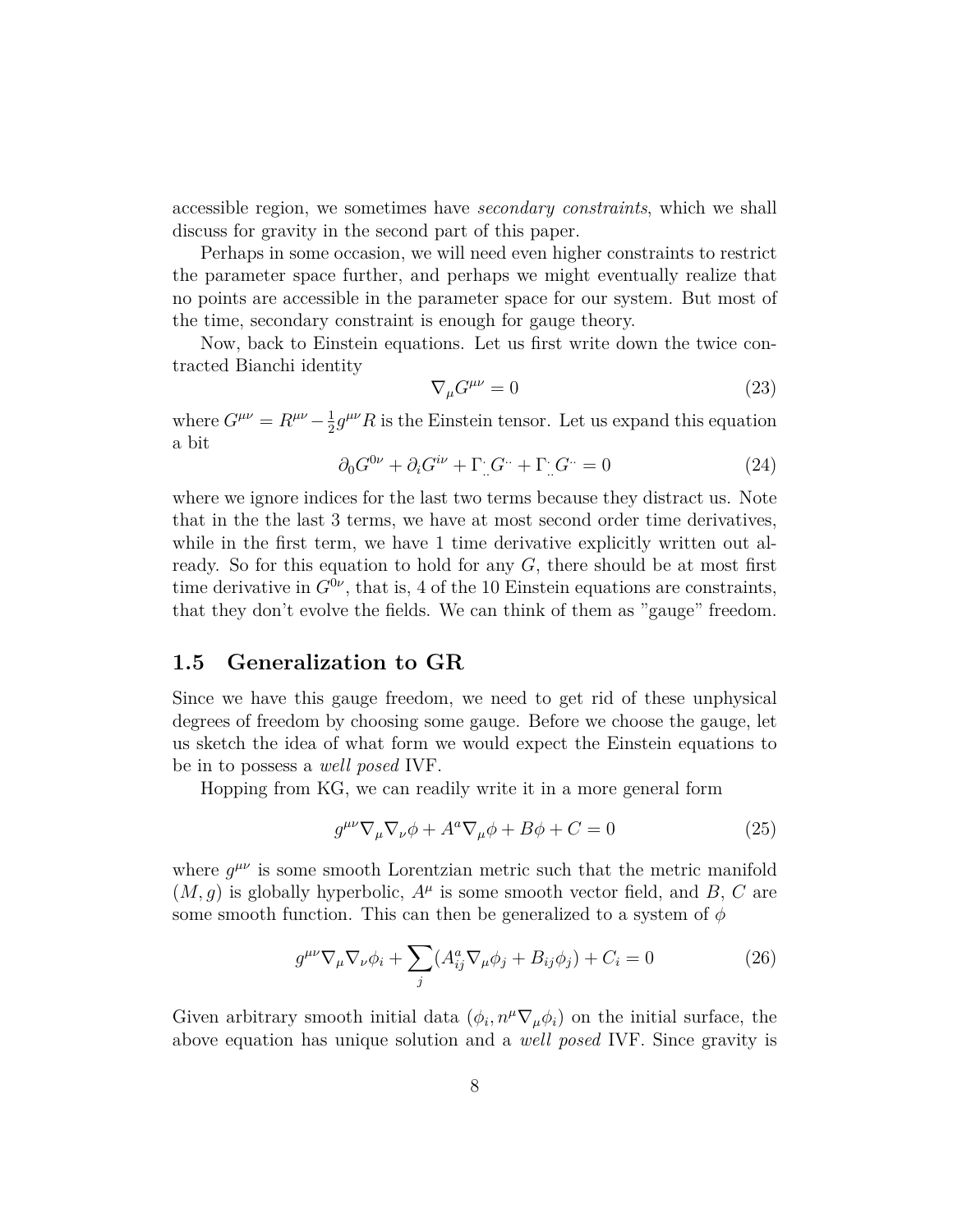

Figure 2: For some small variation of initial data, we can have new unique solution in an open neighborhood *O*

nonlinear, we would like to throw some nonlinearity in to our theorem. The above result can then be generalized to a quasilinear form, meaning linear in the highest order derivative term,

$$
g^{\mu\nu}(x; \phi_j; \nabla_\alpha \phi_j) \nabla_\mu \nabla_\nu \phi_i = F_i(x; \phi_j; \nabla_\alpha \phi_j)
$$
\n(27)

Observe in this form, we are allowing our metric to depend on solutions, and we swept the nonlinearity into  $\hat{F}_i$ .

**Theorem 1.4.** Let  $(\phi_0)_i$  be any solution to above equation on  ${M, (g_0)^{\mu\nu}[x; (\phi_0)_j; \nabla_\alpha(\phi_0)_j]}$ . Let  $\Sigma$  be a smooth spacelike Cauchy surface *in*  $(M, (g_0)^{\mu\nu})$ *, then the IVF of above equation is well posed on*  $\Sigma$  *in the following sense:*

*For initial data on*  $\Sigma$  *sufficiently close to initial data for*  $(\phi_0)_j$ *, there exists an open neighborhood O on* Σ *such that the above equation has a unique solution ϕj in O.*

Before we head on, let us now engage our previous discussion on constraints, or getting rid of gauge freedom. Let us choose to work in the hamonic coordinates

$$
H^{\nu} = \nabla_{\mu} \nabla^{\mu} x^{\nu} = 0 \tag{28}
$$

Here is how we shall construct this coordinate: first we will choose some initial coordinate  $(y^{\mu}, \partial y^{\mu}/\partial t)$  on the initial surface  $\Sigma$ , feed it to (28). Observe that (28) has exactly the form as in a generalized linear KG equation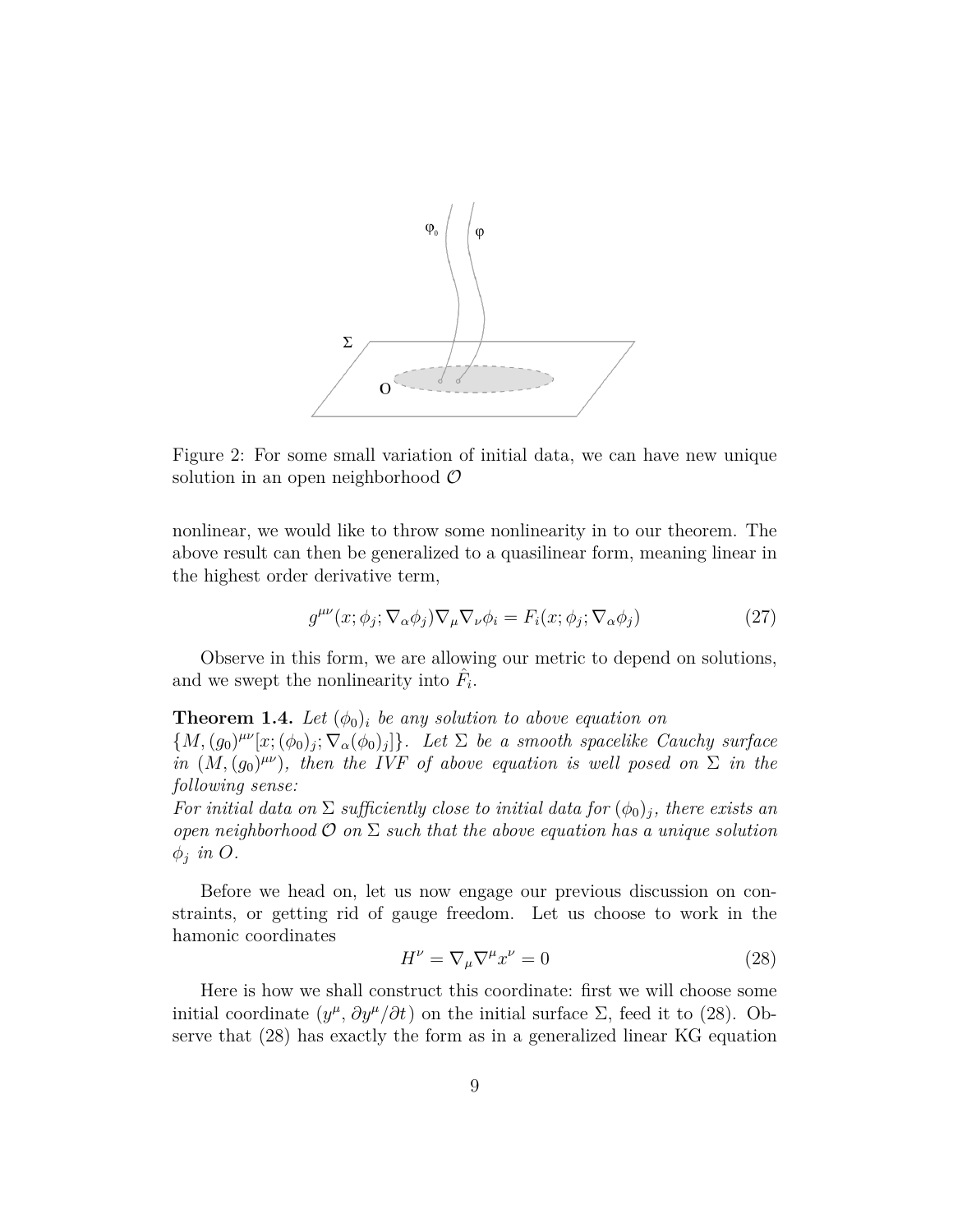for a set of equations (26), so (28) also has a *well posed* IVF on  $\Sigma$ , allowing us to construct unique coordinate  ${x^{\mu}}$  from some initial coordinate we choose for  $\Sigma$ .

Then to write (28) out explicitly

$$
H^{\mu} = 0 \tag{29}
$$

$$
\frac{1}{\sqrt{-g}} \partial_{\alpha} (\sqrt{-g} g^{\alpha \beta} \partial_{\beta} x^{\mu}) = 0 \tag{30}
$$

$$
\partial_{\alpha}g^{\alpha\mu} + \frac{1}{2}g^{\alpha\mu}g^{\rho\sigma}\partial_{\alpha}g_{\rho\sigma} = 0 \tag{31}
$$

For vacuum Einstein equations in the harmonic coordiantes, we have

$$
R_{\mu\nu}^H = 0 \tag{32}
$$

$$
R_{\mu\nu} + g_{\alpha(\mu}\partial_{\nu)}H^{\alpha} = 0 \tag{33}
$$

$$
-\frac{1}{2}g^{\alpha\beta}\partial_{\alpha}\partial_{\beta}g_{\mu\nu} + \hat{F}_{\mu\nu}(g,\partial g) = 0 \tag{34}
$$

where we swept the nonlinearity into  $\hat{F}_{\mu\nu}$ . Now all these come together, and the above equation has the form required by (27). So if we have some initial data sufficiently close to vacuum, we can have a *well posed* IVF.

To push this further, we can look at how this local neighborhood  $\mathcal{O}$  can be patch together for a global view, and perhaps we can take a look at solutions that are "not very close" to vacuum. However, we will not disucss those in this paper, and shall switch gear to do some calculation with the IVF for gravity instead.

## **2 (1+3) Split of General Relativity**

The purpose of our  $(1+3)$  split of gravity is primarily to formulate and solve the IVP. Some further applications and benefits of this split is that we can integrate the Einstein equatoins by numerical codes, allowing us to probe more systems.

In this part, we will also see that we can characterize degrees of freedom better with the split, and we can characterize isolated system and their associated symmetry groups and conserved quantities, like energy/mass, momentum (linear and angular).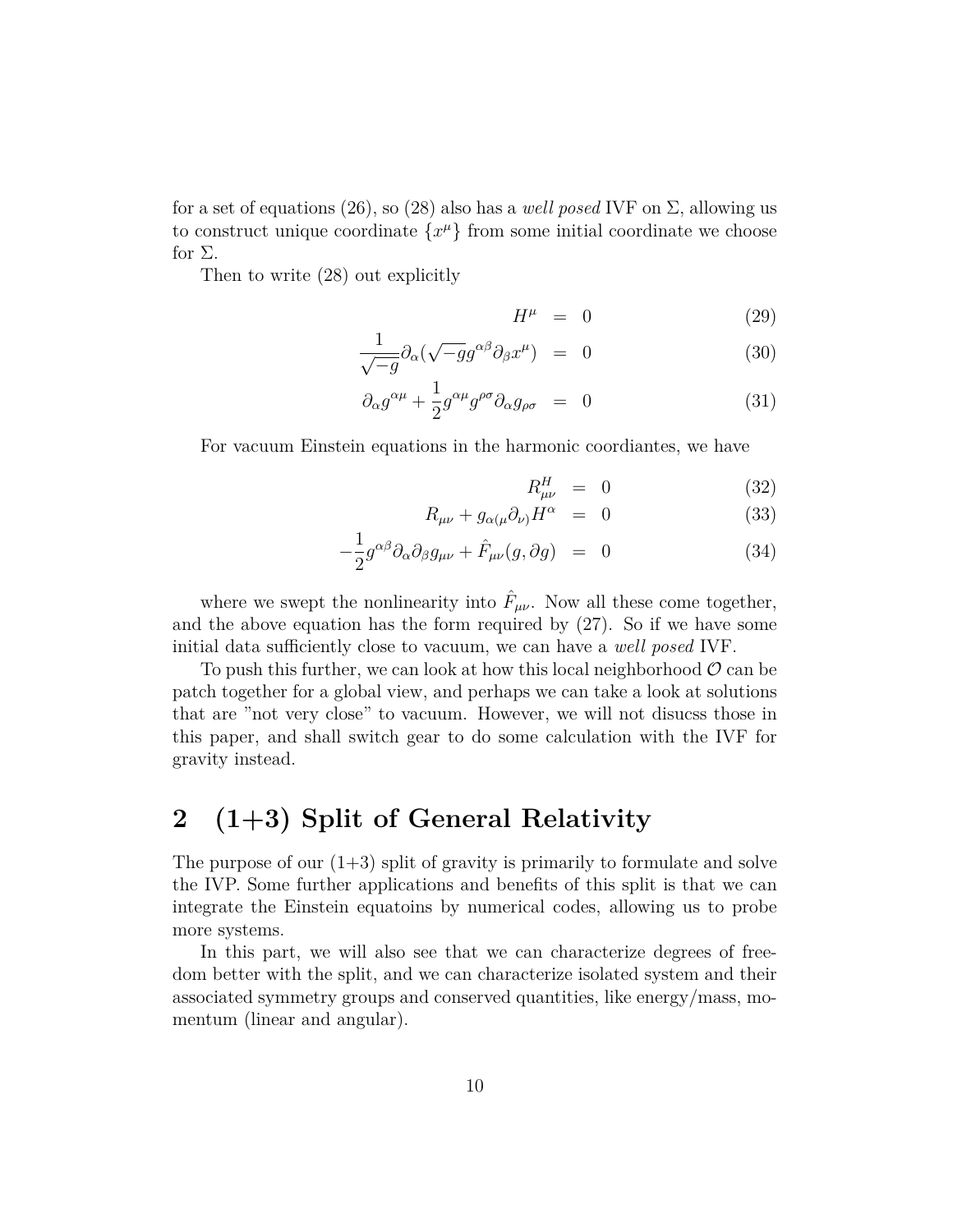

Figure 3: Imagine the spacetime (*M, g*) being foliated into sheets, each representing a constant time slice with  $(\Sigma, h)$ 

.

Our first goal is to write the Einstein equations in the form of a constraint Hamiltonian system. To do it, we will start by decomposing the metric, and we will lead up to the decomposition of curvature, and finally we will arrive at the Hamiltonian system, and we will end at introducing the constraint algebra.

### **2.1 Decomposition of Metric**

To start with, let us assume the spacetime to be topologically a product:  $M \approx \mathbb{R} \times \Sigma$ , which would be the same to say that this is globally hyperbolic, having Cauchy surface, is stably causal, and can assign time function, all good properties physicists like.

The idea here is that we want to foliate the spacetime and view it as history of spaces  $(\Sigma, h)$ , where *h* is the induced metric on  $\Sigma$  (see Figure 3). Also we shall note that *h* is Riemannian.

Mathematically, this means that we have a 1-parameter family of embedding

$$
e_t: \Sigma \longrightarrow M, \quad t \in \mathbb{R} \tag{35}
$$

$$
\Sigma_t \equiv e_t(\Sigma) \subset M \tag{36}
$$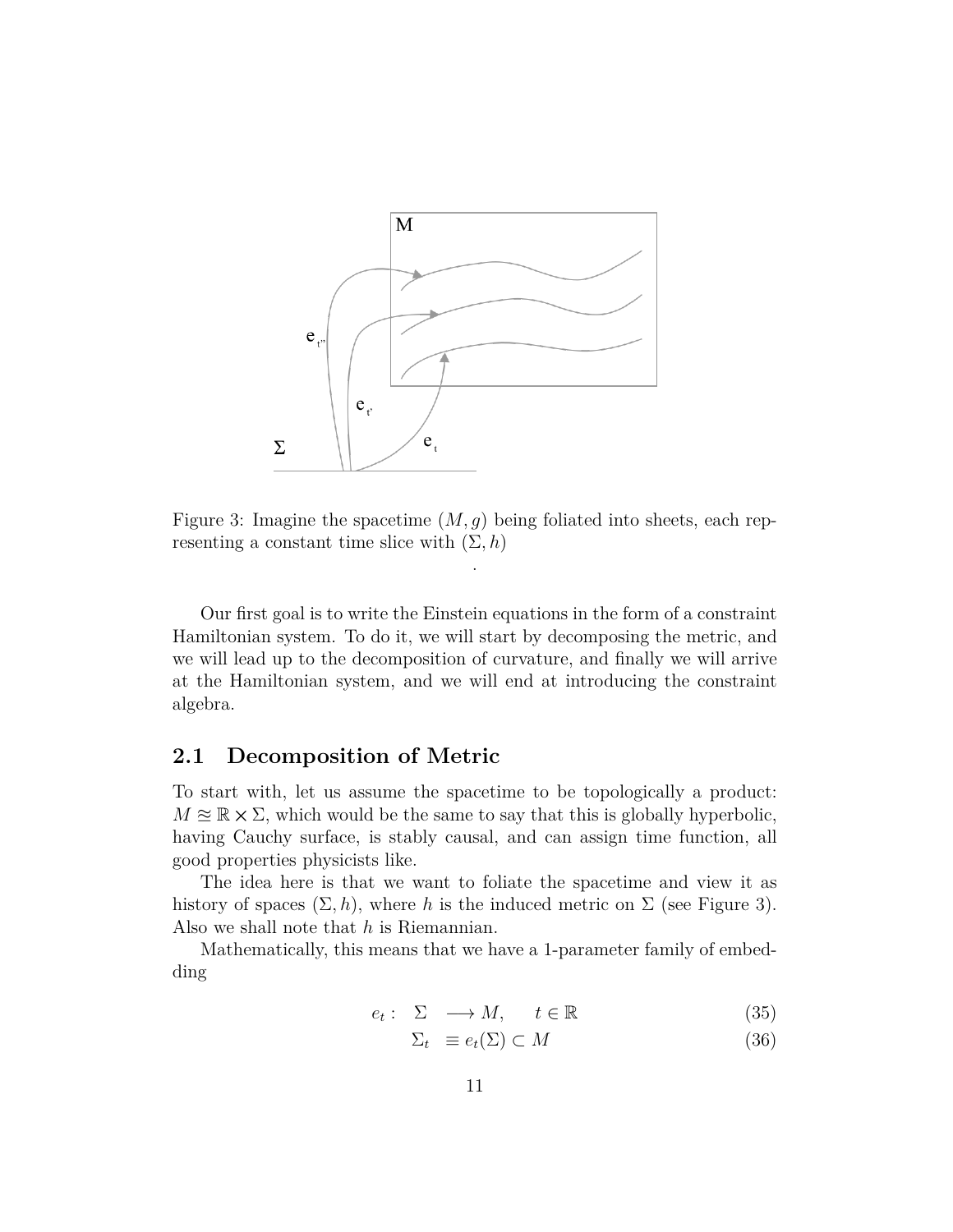This naturally induces a split of the tangent spaces *TpM* into parallel and normal to  $\Sigma$  components

$$
P_{\parallel}: TM \longrightarrow T_{\parallel}M \tag{37}
$$

$$
X \longrightarrow X + ng(n, X) \tag{38}
$$

$$
P_{\perp}: TM \longrightarrow T_{\perp}M \tag{39}
$$

$$
X \quad \longmapsto -ng(n, X) \tag{40}
$$

where *n* is the timelike normal to  $\Sigma$ . It should be also noted that this can be easily extended to the dual tangent spaces  $T_pM^*$  and to the various products of  $T_pM$  and  $T_pM^*$ .

With this mapping, we can write the induced metric as

$$
h = P_{\parallel}g = g + \underline{n} \otimes \underline{n} \tag{41}
$$

where  $\underline{n} \equiv g(n, \cdot)$  is the musical flat operator.

We may then split the covariant derivative in a similar fashion. Let  $X, Y \in \Gamma T \parallel M$  be vector fields in the section of bundle  $T \parallel M$ , we have

$$
\nabla_X Y = P_{\parallel}(\nabla_X Y) + P_{\perp}(\nabla Y) = D_X Y + nK(X, Y)
$$
\n(42)

#### **Claim 2.1.**

- *1.*  $K \in \Gamma(T^*_{\parallel} M \otimes T^*_{\parallel} M)$  *is a symmetric vector field;*
- *2. D is the Levi-Civita connection on T<sup>p</sup>∥M w.r.t. the induced metric h.*

*Proof.*

1. Here we need to show that  $K(fX, Y) = K(X, fY) = fK(X, Y)$ . This can be shown by definition

$$
K(X,Y) = -g(n, P_{\perp} \nabla_X Y) \tag{43}
$$

$$
= -g(n, \nabla_X Y) \tag{44}
$$

$$
= -g(n, \nabla_Y X + [X, Y]) \tag{45}
$$

$$
= -g(n, \nabla_Y X) \tag{46}
$$

where in the last step we assumed the spacetime we are dealing with is torsion free.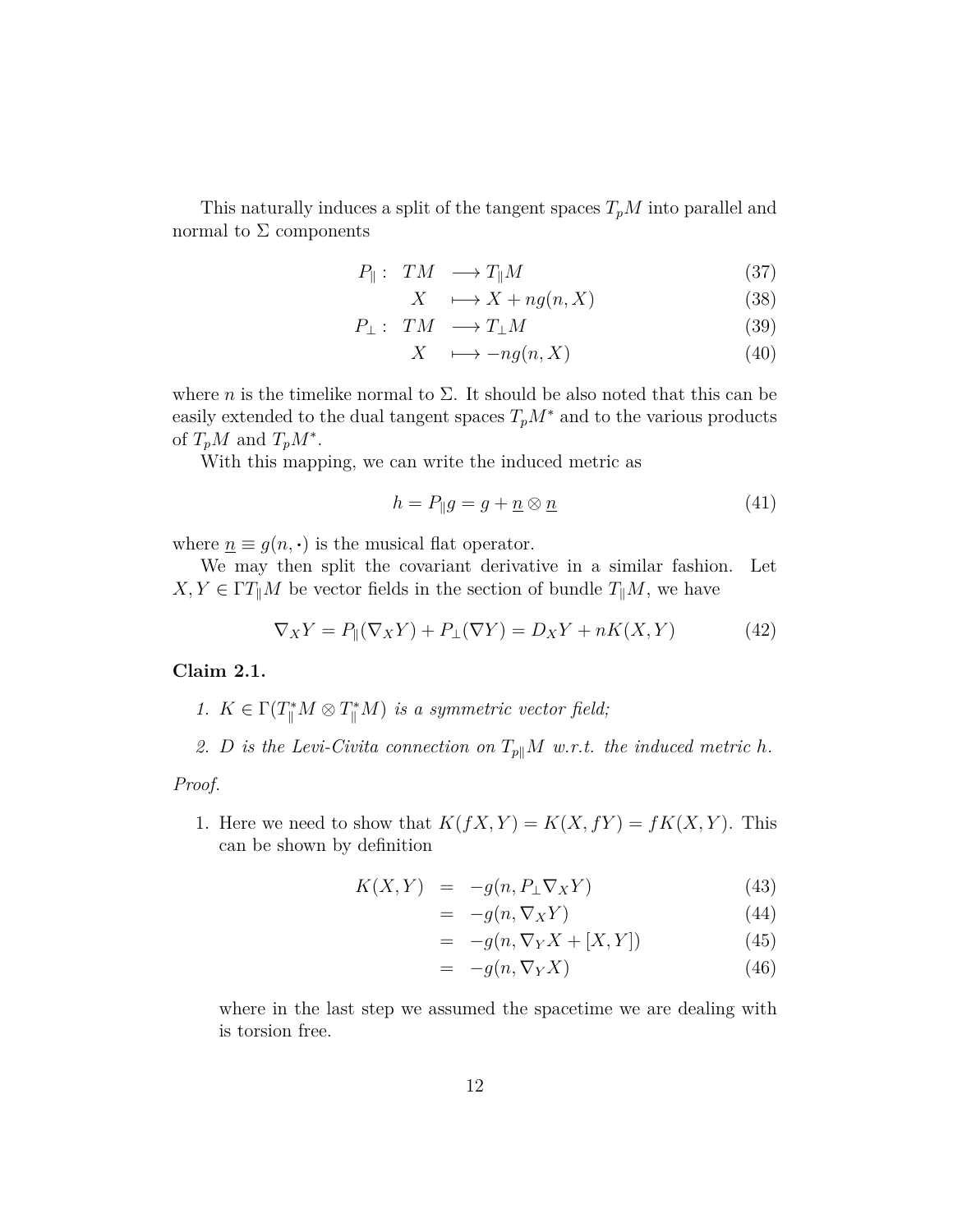2. For this one, we need to show that *D* is a connection. We can do so by checking the definition of connection. First, it is metric compatible

$$
D_X h = P_{\parallel} \nabla_X (g + \underline{n} \otimes \underline{n}) = 0 \tag{47}
$$

This can be shown through  $\nabla_X g = 0$ , and that the Leibniz rule pulls out a  $\underline{n}$  from the second term to be annihilate by the parallel projection.

 $\Box$ 

In this decomposition,  $K(X, Y)$  is called the extrinsic curvature of the hypersurfaces  $\Sigma$  in M. As recalled in class, it has a relation to the Lie derivative via

$$
\mathcal{L}_n h = 2K\tag{48}
$$

Next, since we need some concept of how time flows in this  $(1+3)$  split, let us decompose *∂*/*∂t*. This can be done by introducing two parameters, the lapse function  $\alpha \in C^{\infty}(M)$ , and the shift vector field  $\beta \in \Gamma T_{\parallel}M$ . A visualization of the two parameter is in Figure 4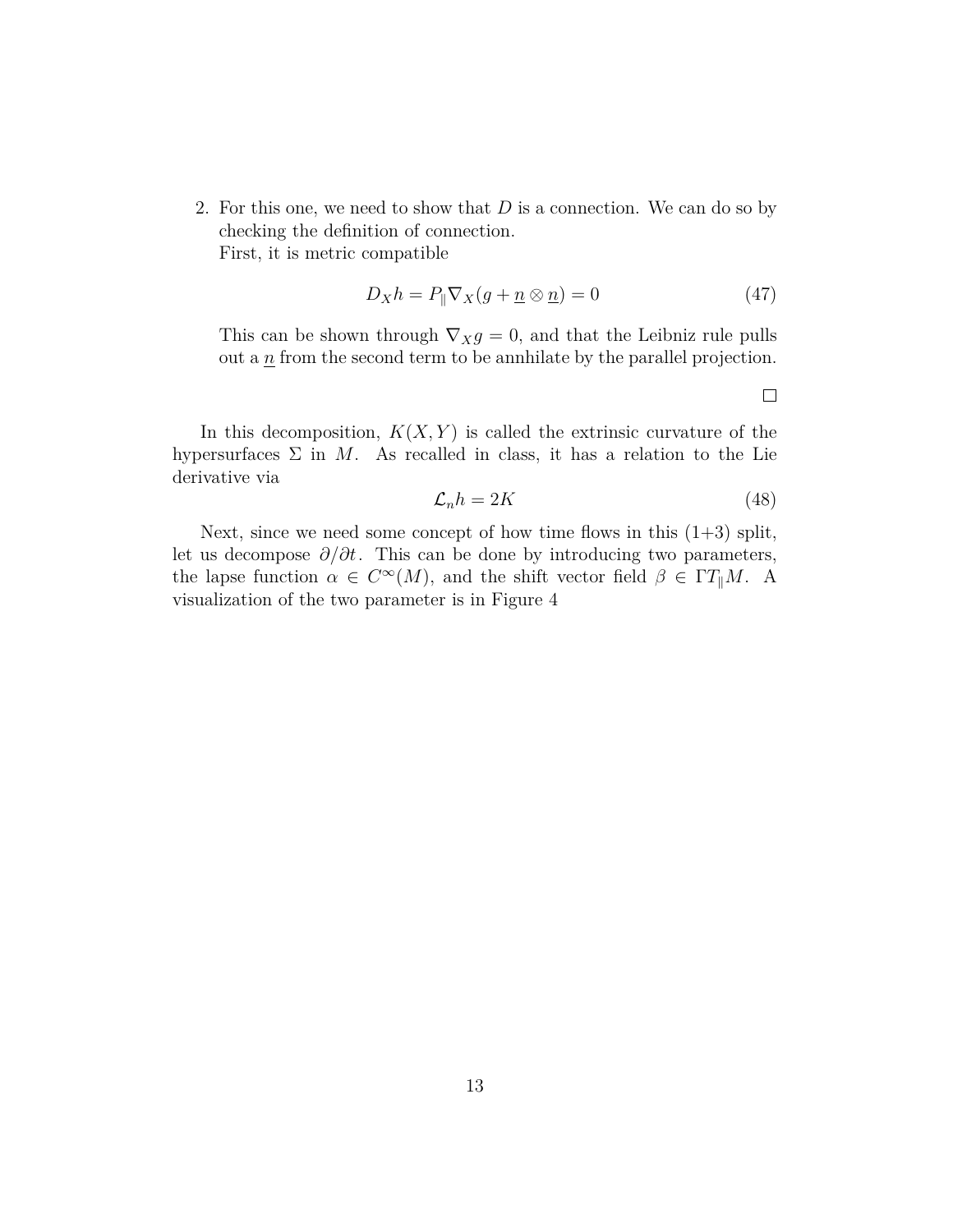

Figure 4: Visualization of *α* and *β*

With  $\alpha$  and  $\beta$ , we will be able to write down the transformation between coordinate  $\partial/\partial x^{\mu}$  and an adpated basis where we require that  $e_0 \equiv n$  and orthonormality  $g(e_a, e_b) = \delta_{ab}$ . And let the dual basis w.r.t  $\{e_{\nu}\}\$ be  $\{\theta^{\mu}\}\$ such that  $\theta^{\nu}(e_{\mu}) = \delta^{\nu}_{\mu}$ . We will skip the details here to simply write down the decomposed metric

$$
g = -\theta^0 \otimes \theta^0 + \sum_{1}^{3} \theta^a \otimes \theta^a \tag{49}
$$

$$
= -(\alpha^2 - h(\beta, \beta))dx^0 \otimes dx^0 \tag{50}
$$

$$
+\beta_m(\mathrm{d}x^0 \otimes \mathrm{d}x^m + \mathrm{d}x^m \otimes \mathrm{d}x^0) \tag{51}
$$

$$
+h_{mn} \mathrm{d}x^m \otimes \mathrm{d}x^n \tag{52}
$$

We can observe this decomposition closely to see that the first and second term consists of 4 components, while the third term consists of 6 components. And we should immediately recall that Einstein equations have 6 time evo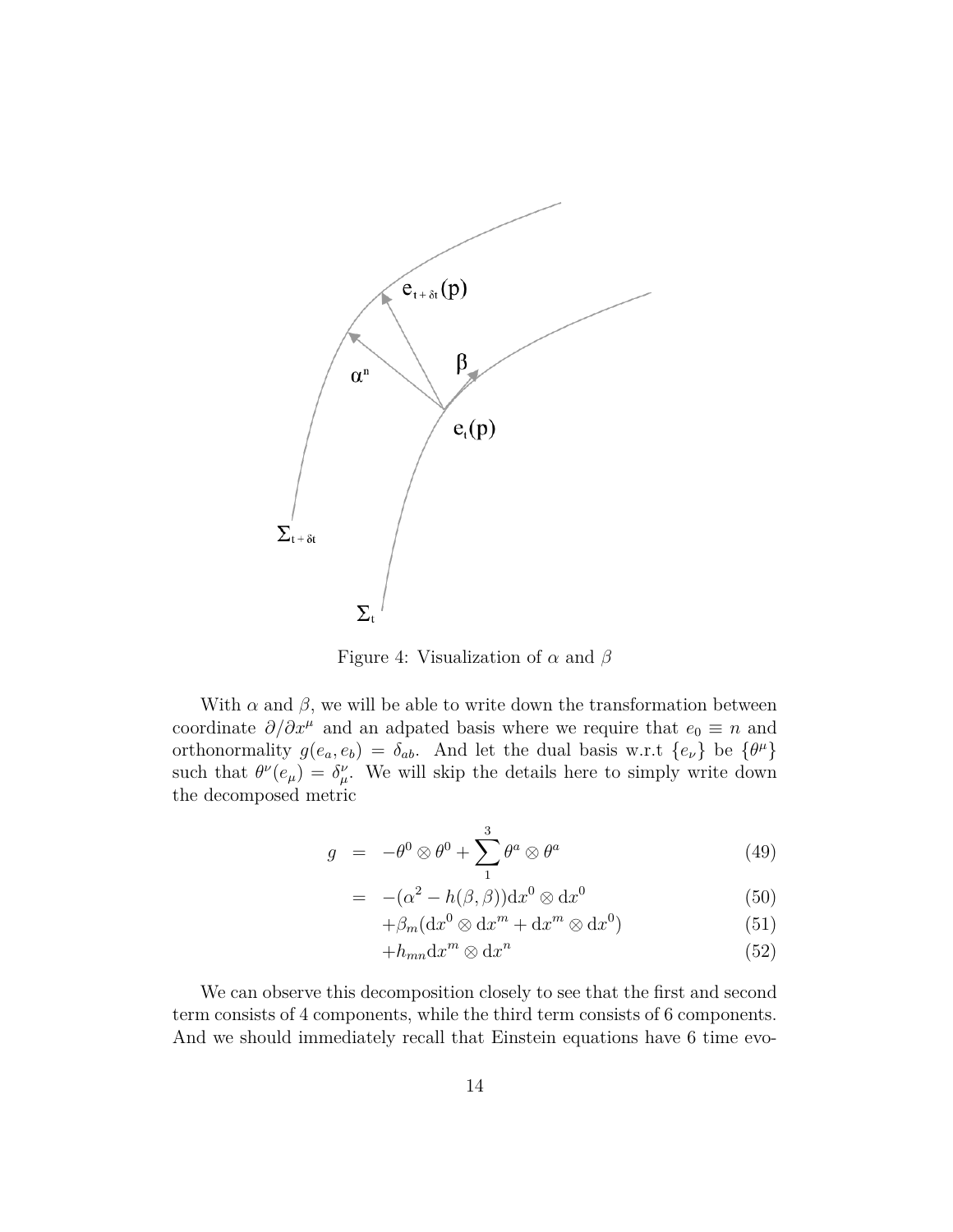lution and 4 constraints, meaning that *hmn* will be determined by time evolution, while  $\beta_m$  and  $\alpha$  act like gauge functions. They describe roughly how fast the constant time slices will move in normal and tangential directions. An analogy to them is the gauge fields in electromagnetism.

### **2.2 Decomposition of Curvature**

The idea for decomposing the curvature is essentially replacing *∇* with *D*. This can be done by substituting  $\nabla_X Y = D_X Y + nK(X, Y)$  into the Riemann tensor. To simply skip ahead, we have

$$
Riem^{\nabla}(\omega, Z, X, Y) = Riem^D(\omega, Z, X, Y) + K(\omega, X)K(Z, Y) - K(\omega, Y)K(Z, X)
$$
 (53)

To write it in the component form for  $d = 2$ , we have

$$
Riem_{abcd}^{\nabla} = Riem_{abcd}^D + K_{ac}K_{bd} - K_{ad}K_{bc}
$$
\n(54)

This is known as Gauss's *theorema egregium*, which sounds so cool but I haven't had a chance for any direct application of it.

From here we can obtain the Ricci scalar

$$
R^{\nabla} = R^{D} + (K_{ab}K^{ab} - (K_{c}^{c})^{2}) + 2\nabla \cdot v \tag{55}
$$

where  $v = nK_c^c - a$  but isn't going to be much relevant since the term involving it is a surface term. Using the DeWitt metric

$$
G^{abcd} = \frac{1}{2}(h^{ac}h^{bd} + h^{ad}h^{bc} - 2h^{ab}h^{cd})
$$
 (56)

Then we can write the Ricci scalar as

$$
R^{\nabla} = G(K, K) + R^D + (surface)
$$
\n(57)

where  $G(K, K)$  is the "kinetic" term and the  $R^D$  term "potential". We now have all the ingredients needed. The Einstein-Hilbert action can now be written as *√*

$$
L_{EH}(h, \dot{h}, \alpha, \beta) = G(K, K) + R^{D} \propto \sqrt{h} d^{4}x \qquad (58)
$$

Before proceeding to next section, let us write down a recipe for calculating with IVF of GR in vacuum:

1. Choose 3-manifold  $\Sigma$ ;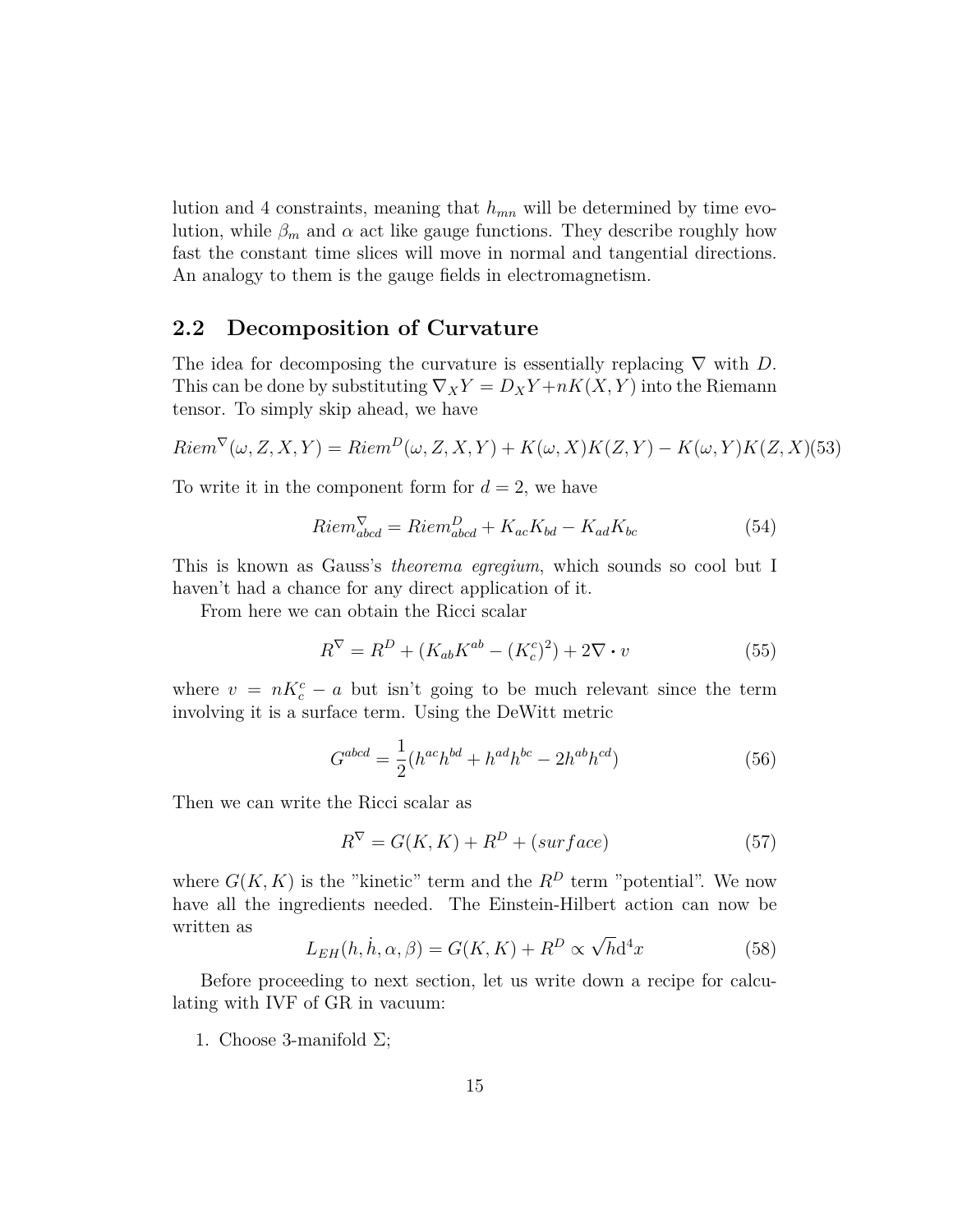- 2. Pick a pair of  $(h, K)$  such that the constraints are satisfied;
- 3. Pick any 4 non-zero functions  $\alpha$ ,  $\beta^{m}$  to make  $\Sigma$  move forward;
- 4. Evolve  $(h, K)$  according to  $\dot{h} = \mathcal{L}_{\partial/\partial t}h$  and  $\dot{K} = \mathcal{L}_{\partial/\partial t}K$

### **2.3 Hamiltonian Formulation and Constraints**

Since now we have the Lagrangian in the split form, we can write down the canonical momenta associated with the system

$$
\Pi_{\alpha} = \frac{\partial L_{EH}}{\partial \dot{\alpha}} = 0 \tag{59}
$$

$$
\Pi_{\beta^n} = \frac{\partial L_{EH}}{\partial \dot{\beta}^n} = 0 \tag{60}
$$

(61)

These are the so called *primary constraints*. Having the canonical momenta equal to 0 does not mean that the system cannot move. These correspond to gauge symmetry, and the above constraints just mean that moving in the these corresponding directions in the phase space does not cost any action. They are not physical degrees of freedom.

Furthermore, by having the *primary constraints*, we are effectively revoming  $(\alpha, \Pi_{\alpha})$  and  $(\beta^n, \Pi_{\beta^n})$  from the canonical degrees of freedom. Perhaps another good way to consider  $\alpha$  and  $\beta^n$  is to think about them as Lagrange multipliers.

To obtain Hamiltonian, we need one more thing, expressing  $\dot{h}$  in terms of  $\Pi^{ab} = \frac{\partial L_{EH}}{\partial \dot{L}}$  $\frac{\partial L_{EH}}{\partial \dot{h}_{ab}} = G^{abcd}K_{cd}$ 

$$
\dot{h} = \mathcal{L}_{\partial/\partial t} h \tag{62}
$$

We can use the fact that  $\partial/\partial t = \alpha n + \beta$  to write  $n = \frac{1}{\alpha}$  $\frac{1}{\alpha}$  ( $\frac{\partial}{\partial t}$  *− β*), and then use  $K=\frac{1}{2}$  $\frac{1}{2}\mathcal{L}_n h$  to get that

$$
\dot{h}_{ab} = (\mathcal{L}_{\beta})_{ab} + 2\alpha K_{ab} \tag{63}
$$

$$
= D_a \beta_b + D_b \beta_a + 4\alpha \sqrt{h} G_{abcd} \Pi^{cd} \tag{64}
$$

Recall from the part one that we briefly introduced the concept of *secondary constraint*. Here, in order for our *primary constraint* to be preserved over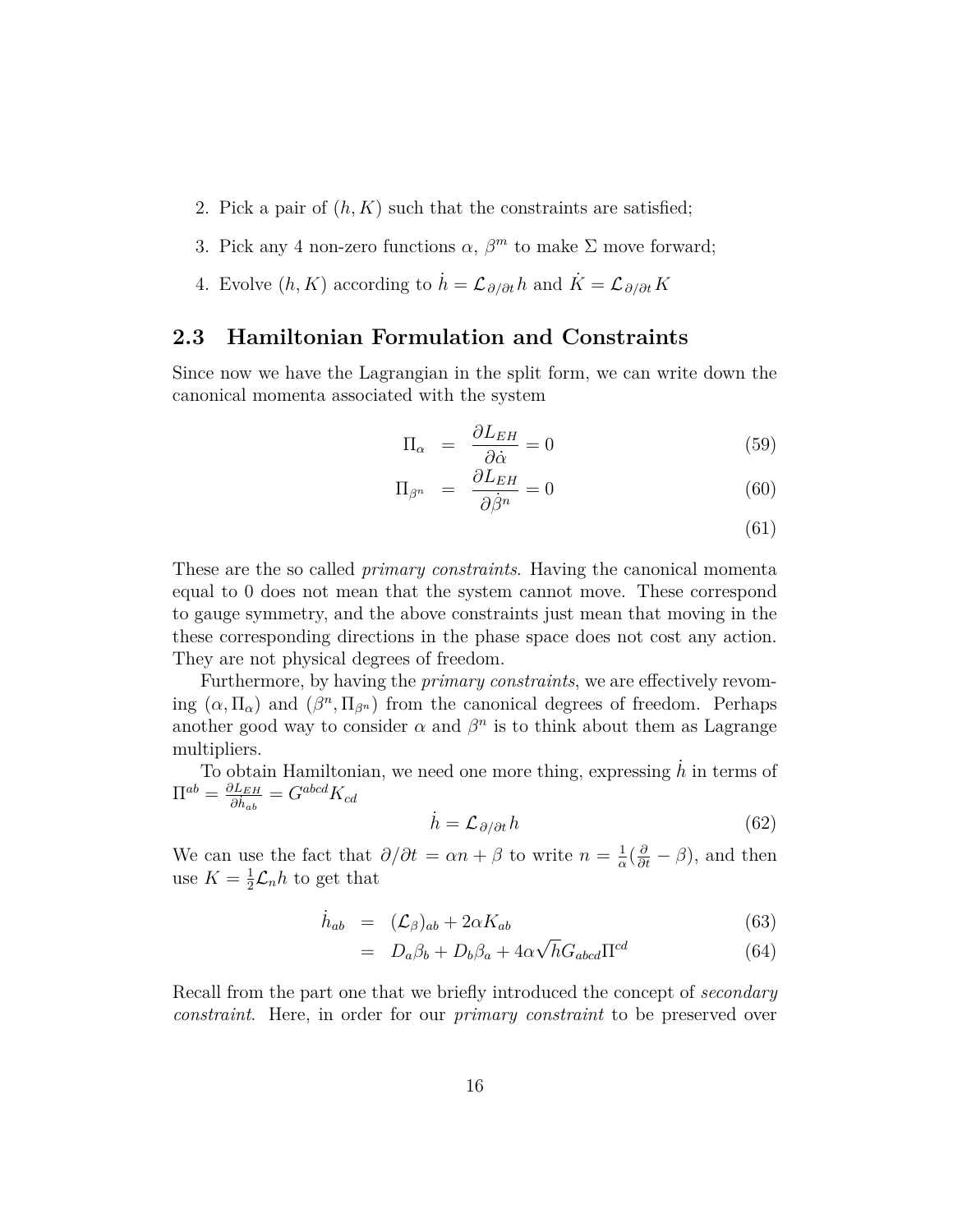time, we need to enforce that

$$
\dot{\Pi}_{\alpha} = \{\Pi_{\alpha}, H_0\} = -\frac{\delta H_0}{\delta \alpha} = 0
$$
\n(65)

$$
\dot{\Pi}_{\beta^n} = \{\Pi_{\beta^n}, H_0\} = -\frac{\delta H_0}{\delta \beta^n} = 0
$$
\n(66)

(67)

These two are the *secondary constraints*. Altenativaly, we can write them as

$$
2\hat{G}^{-1}(\Pi,\Pi) - \frac{1}{2}R^D\sqrt{h} = 0 \tag{68}
$$

$$
-2D_a \Pi^{ab} = 0 \tag{69}
$$

where *G*ˆ*−*<sup>1</sup> is the inverse DeWitt metric multiplied by *<sup>√</sup> h*. The first equation is also known as Hamiltonian or scalar constraint, which the second one vecot or diffeomorphism constrain.

As promised before, there will be no further constraint. We can check this by taking further constraint and see if we will evolve the system out of accessible phase space. Again, we need to note that having only up to secondary constraint is not a generic fact for all gauge theory.

### **2.4 Constraint Algebra**

Finally, let use remark that the Hamiltonian is a functional of  $h, \Pi, \alpha, \beta$ , being split into the scalar and vector portion. We can write this in a general form

$$
H[h, \Pi, \alpha, \beta] = C_s(\alpha)[h, \Pi] + C_v(\beta)[h, \Pi] + surface \tag{70}
$$

where  $C_s$  stands for scalar constraint and  $C_v$  stands for vector constraint. They have expressions

$$
C_s(\alpha)[h,\Pi] = \int_{\Sigma} d^3x \alpha [2\hat{G}^{-1}(\Pi,\Pi) - \frac{1}{2}R^D\sqrt{h}] \qquad (71)
$$

$$
C_v(\beta)[h,\Pi] = \int_{\Sigma} d^3x \beta^a [-2h_{ab}D_c\Pi^{bc}] \tag{72}
$$

Note that we have gotten rid of the surface terms. Of course it is legal to keep track of them from the beginning and carry them around for each step. However, this is in general messy and unnecessary. We can ignore them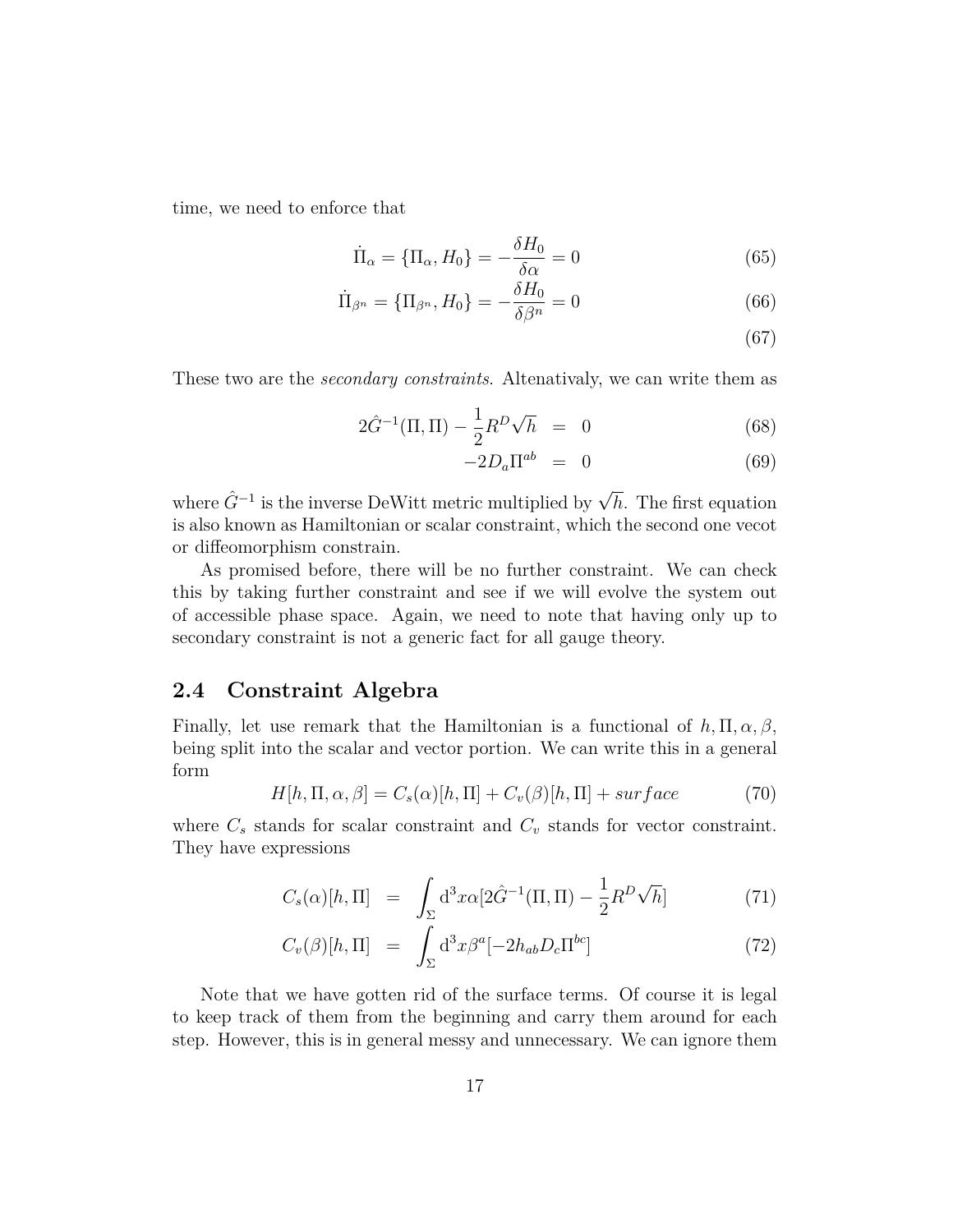in the action. At the end, we can reconsider them in the Hamiltonian. By then we just need to add corresponding surface terms that will make the Hamiltonian functionally differentiable w.r.t. *h* and Π. We note that actions should give decent equation of motions anyways. If the Hamiltonian turns out nasty due to boundary, we will just go back and massage it better.

Let us consider a simple example when  $\alpha = 0$ , that is, we stay on a constant time slice. Use the Poisson bracket relation we have above

$$
\dot{h}_{ab} = \{h_{ab}, C_v(\beta)[h, \Pi]\}\tag{73}
$$

$$
= \frac{\delta}{\delta \Pi^{ab}} \int_{\Sigma} d^3x \beta^a [-2h_{ab} D_c \Pi^{bc}] \tag{74}
$$

$$
= D_a \beta_b + D_b \beta_a \tag{75}
$$

$$
= \mathcal{L}_{\beta} h \tag{76}
$$

Perhaps not so surprisingly, when we have a constant time slice, the Hamiltonian will generate the Lie derivative on the slice. And again we note that if surface term is hanging around, we need to add corresponding terms to cancel them out.

And finally, we introduce the constraint algebra, which is universal and is very important for further exploration in canonical quantum gravity, which we will not have the time to delve into in this paper.

$$
\{C_v(\beta), C_v(\beta')\} = C_v([\beta, \beta']) \tag{77}
$$

$$
\{C_v(\beta), C_s(\alpha)\} = C_s(\beta(\alpha)) \tag{78}
$$

$$
\{C_s(\alpha C_s(\alpha')rbrace = \epsilon C_v(\alpha(\alpha \alpha')^{\sharp} - \alpha'(\alpha \alpha)^{\sharp}) \tag{79}
$$

where in the last line,  $\epsilon = +1$  for Riemannian, and  $\epsilon = -1$  for Lorentzian, and  $d\alpha$ <sup> $\sharp$ </sup>) is the musical sharp  $(d\alpha)^{\sharp} = g^{ab} \frac{\partial \alpha}{\partial x^{b}}$ *∂x<sup>b</sup> ∂ ∂x<sup>a</sup>*

### **3 Conclusion**

Overall the canonical formalism is a very fundamental topic. In this paper we scrapped the surface and tried to see how it is built. We started with a more rigorous understanding of the *well posed* IVF, and developed our understanding through simple theory such as KG, and then we generalize step by step, introducing nonlinearity into our build up to incorporate gravity.